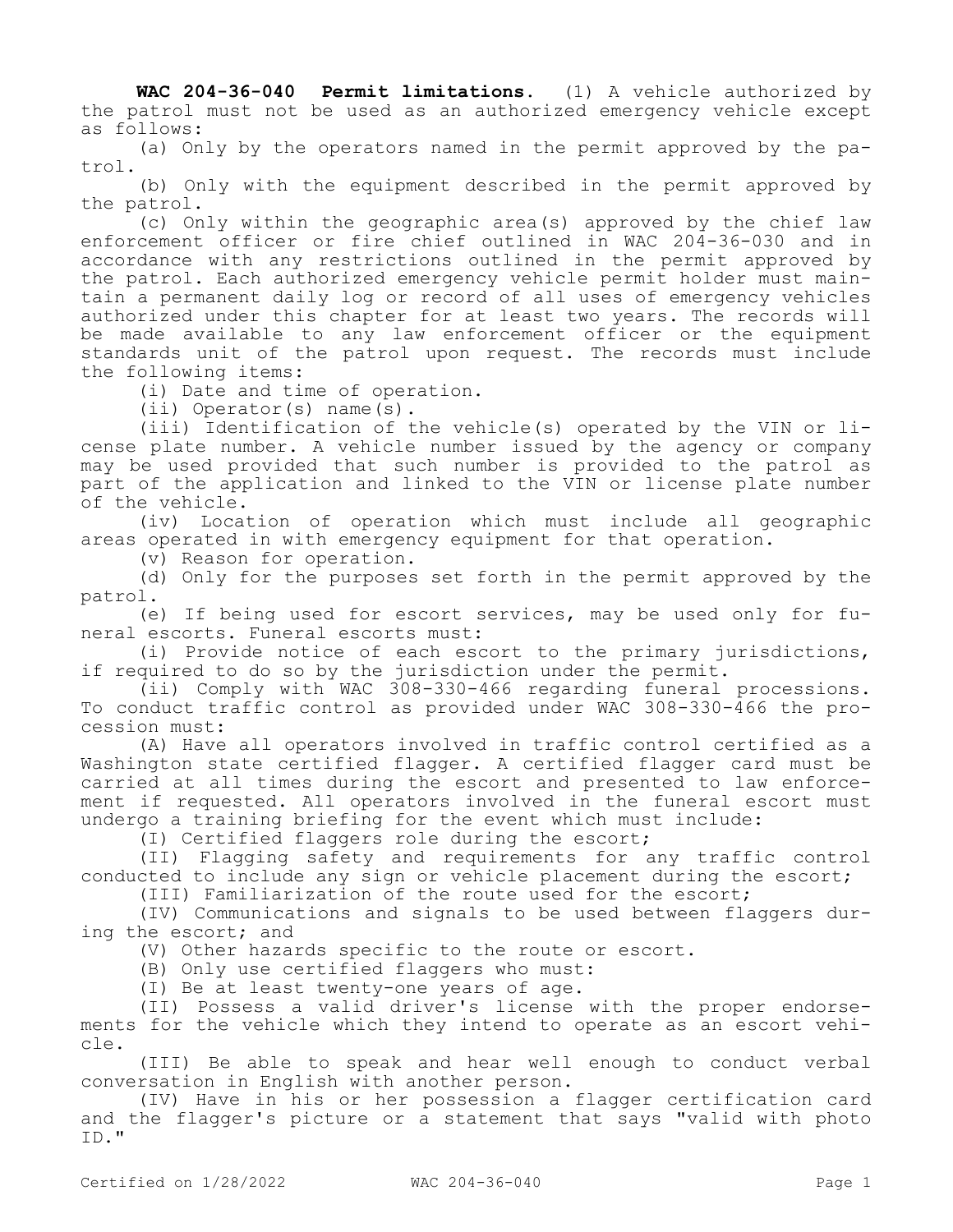(C) Use traffic controls according to the guidelines and recommendations of the *Manual on Uniform Traffic Control Devices* (MUTCD) as currently modified and adopted by the Washington state department of transportation. To view or print a copy of the MUTCD go to http:// wsdot.wa.gov/ and type MUTCD into the search box. If flagger signaling is required it must be conducted according to the currently adopted MUTCD and this chapter.

(D) Wear the following high-visibility safety apparel when performing traffic control:

(I) A safety vest, shirt or jacket labeled as meeting the ANSI/ ISEA 107-2004 or 107-2010 standard performance for class 2 or 3 risk exposure. A copy of this standard is available at https://www.safetyequipment.org.

(II) The apparel must be orange-red, florescent yellow-green, or a combination of the two as defined in the ANSI standard.

(E) Have the following permit(s):

(I) A letter of acknowledgment or letter of agreement through the Washington state department of transportation (WSDOT) if the route includes state routes or interstates. Applications for conducting escorts using state highways or interstates must be submitted at least three business days in advance using the application for special events on state highways application available on the WSDOT website www.wsdot.wa.gov.

(II) A permit, letter of acknowledgment or agreement from the necessary local jurisdiction(s), if required, to perform traffic control functions for routes that include city streets or county roads. Funeral escort companies are responsible for checking with the necessary jurisdictions to ensure necessary documentation is acquired prior to operation under the authorized emergency vehicle permit.

(F) Only hold an intersection if the lead vehicle in the escort lawfully entered the intersection and only for a period of time necessary to allow the remaining vehicles to proceed through the intersection. If a procession lasts longer than three minutes at an intersection, the flagger(s) will hold the procession to allow other road users to cross.

(G) A certified flagger will be held liable if an accident occurs due to his or her instructions.

(iii) Employers and/or responsible contractors must make sure that flaggers:

(A) Stand either on the shoulder adjacent to the road user being controlled or in the closed lane prior to stopping road users. A flagger must only stand in the lane being used by moving road users after the road users have been stopped. For the purpose of this section road user means a vehicle operator, bicyclist, or pedestrian within a public roadway, including workers in temporary traffic control zones.

(B) Are positioned so that they are not exposed to traffic approaching them from behind. If this is not possible, then the employer and/or responsible contractor must develop and use a method to ensure that the flagger has adequate visual warning of traffic and equipment approaching from behind.

(C) Do not use devices that may distract the flagger vision, hearing or attention.

(D) Do not work more than three hours without a rest period of at least ten minutes.

(E) Are not assigned other duties while engaged in traffic control activities.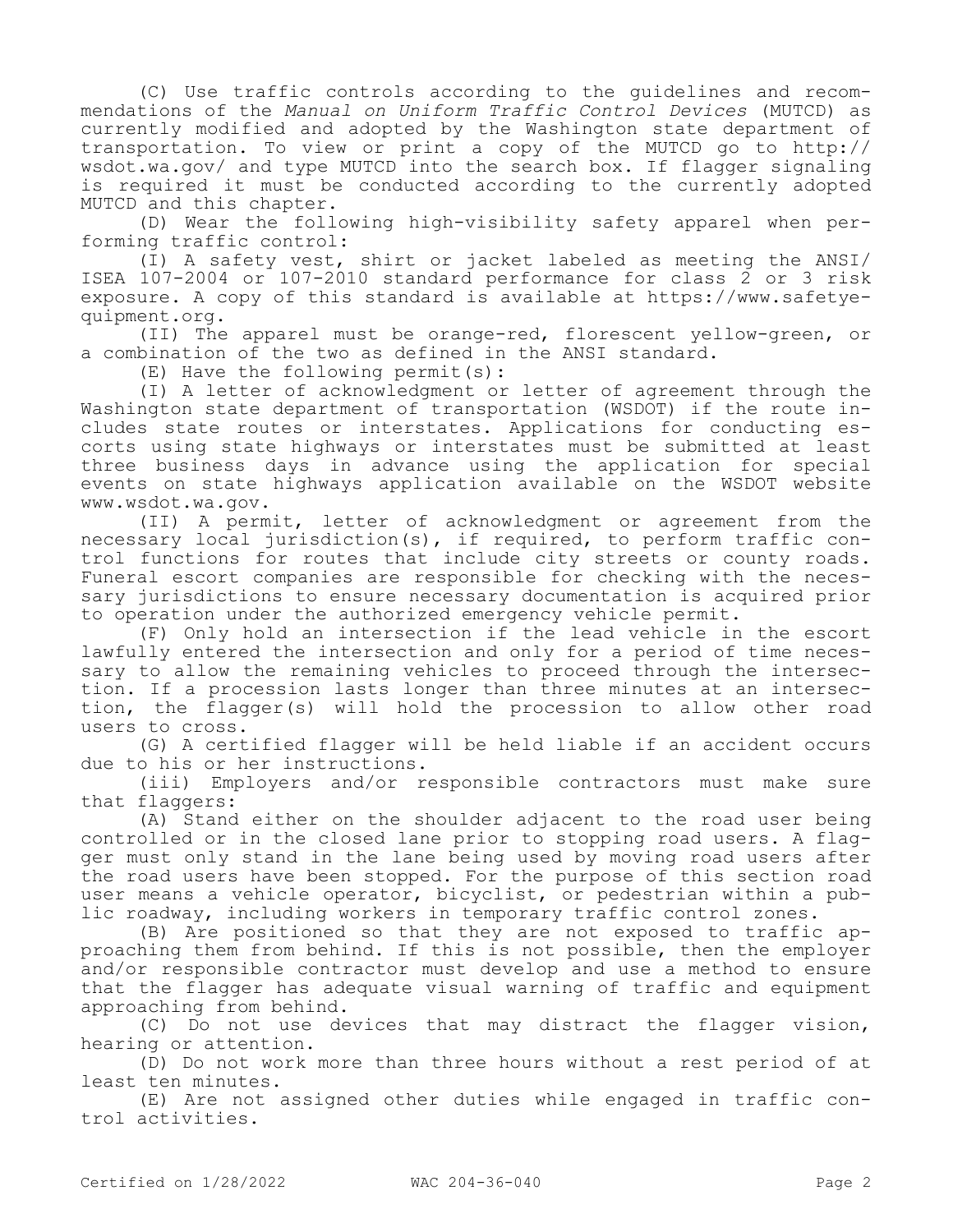(iv) Have commercial insurance in Washington state or business use exemption from the insuring company to provide escort services with a motor vehicle. Proof of such insurance must be provided to the patrol annually as part of the application as outlined in WAC  $204 - 36 - 030$ .

(v) Not park or stand, irrespective of the provisions of chapter 46.61 RCW or violate any traffic laws unless lawfully conducting traffic control as outlined in this chapter.

(2) If an authorized emergency vehicle is used for private purposes, or for purposes in an area or by an operator other than as set forth in the application, all emergency equipment which is exposed to public view must be removed or covered with an opaque hood, and must not be operated during such period of time.

(3) The issuance of an emergency vehicle permit does not relieve the driver from the duty to drive with regard for the safety of all persons, nor will such provisions protect the driver from the consequences of his or her disregard for the safety of others and does not grant police authority to the operators of said vehicle. Any inappropriate or misuse of authorized emergency vehicles may result in criminal or civil liability as well as suspension or revocation of the emergency vehicle permit.

(4) A siren may only be used when responding to an emergency call or when reasonably necessary to warn pedestrians and other drivers of the approach of the authorized emergency vehicle in accordance with RCW 46.37.380.

(5) No permit will be issued to an applicant if the name of the applicant portrays the applicant as a public law enforcement agency, or in association with a public law enforcement agency, or includes the word "police" or "patrol."

(6) An operator under an approved emergency vehicle permit will not be allowed to display or use any of the following:

(a) A name that includes the word "police," "patrol," or "law enforcement," or other word which portrays the individual or business as a public law enforcement agency.

(b) A sign, shield, marking, accessory or insignia on their uniform, clothing or equipment to imply that he or she is a law enforcement officer.

(7) Subsections (5) and (6) of this section do not apply:

(a) If the applicant is recognized under Washington state or federal law as a municipal corporation and certifies to the patrol that the applicant is a municipal corporation; or

(b) If the sign, shield, marking, accessory or insignia on the operator's uniform or equipment is issued by a public law enforcement agency; the operator is employed by the public law enforcement agency that the operator is representing with the sign, shield, marking, accessory or insignia on the operator's uniform or equipment; and the operator is approved to operate the vehicle by that public law enforcement agency for the purposes outlined under the authorized emergency vehicle permit.

[Statutory Authority: RCW 46.37.194. WSR 14-24-116, § 204-36-040, filed 12/3/14, effective 1/3/15. Statutory Authority: RCW 46.37.194 and 46.37.005. WSR 10-01-110, § 204-36-040, filed 12/17/09, effective 1/17/10; WSR 09-09-091, § 204-36-040, filed 4/16/09, effective 5/17/09; WSR 02-07-055, § 204-36-040, filed 3/14/02, effective 4/14/02. Statutory Authority: RCW 46.37.194. WSR 90-07-034, § 204-36-040, filed 3/15/90, effective 4/15/90; WSR 88-15-052 (Order